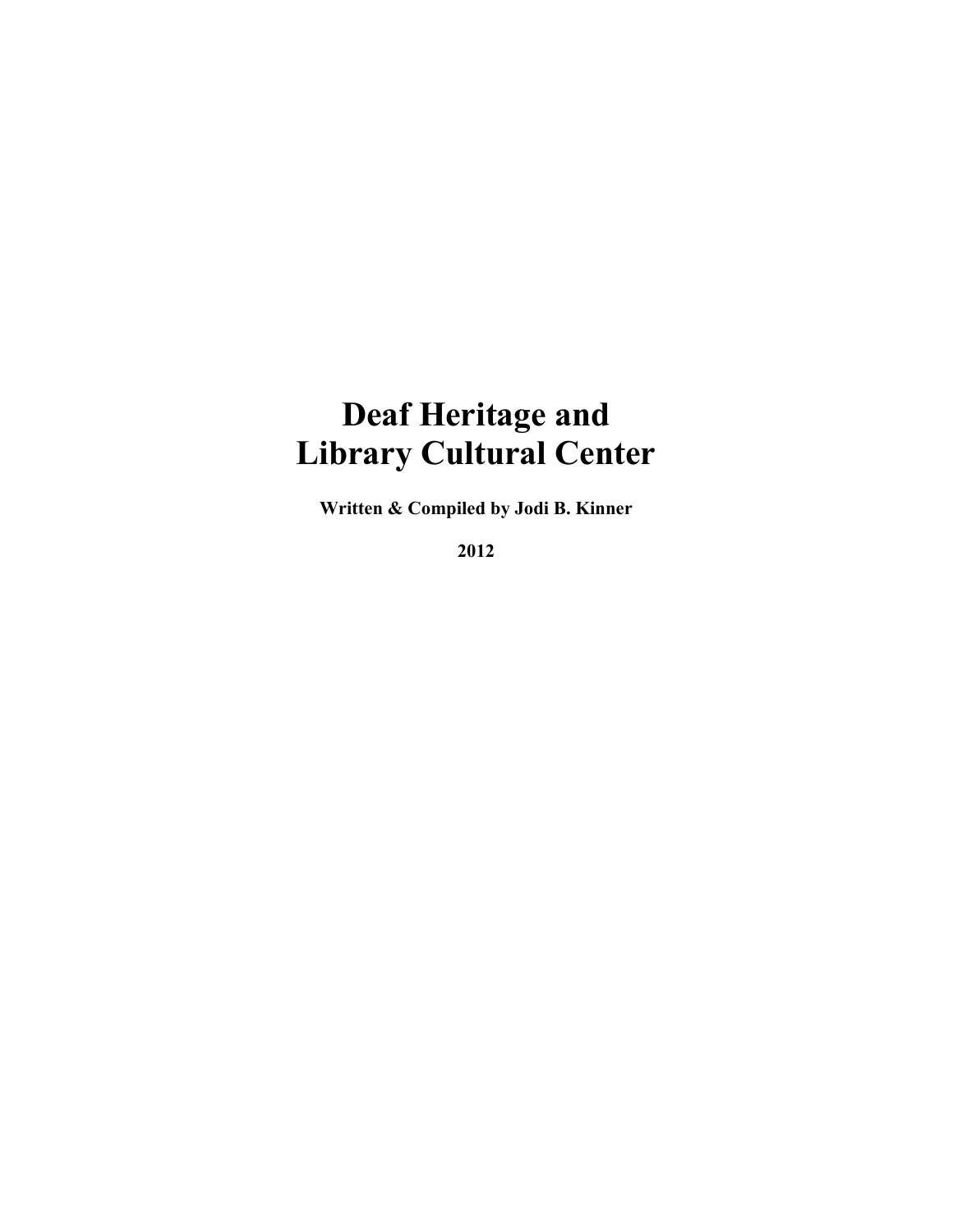Caralee Crye, a Deaf member of the Deaf Heritage and Library Cultural Center (DHLCC) explains in the March 2003 issue of the UAD Bulletin that the DHLCC "started out as a dream" in 1993 alongside the twin goal of establishing a Deaf Center in Utah County. An initial group of five Utah County residents met in October 1995 at the home of Lee Shepherd to form a board. In those early planning stages, the only thing the group was certain of was their intention to preserve Deaf Heritage through the founding of these two community resources. The specifics would come later (Crye 2003).

The people present at that first meeting were Reid Simonsen, Jim Harper, Gregg Scott, Lee Shepherd, Julio Diaz, and Tom Osmond. At the second meeting at Gregg's home, a board was created and officers were selected. Reid Simonsen would be chairperson; Jim Harper, vice chairperson; and Gregg Scott, treasurer. Board members would be Minnie Mae Wilding-Diaz, Lee Shepherd, Bobby Giles, and Julio Diaz (DHLCC Paper).

Several meetings were held in various places such as homes, public libraries, and college classrooms. The group considered names for the new organization and how to set it up. They were aware it would be a rough road to create an Article of Incorporation, obtain 501(c) 3 status, and write bylaws. Many talented and knowledgeable people from the board and from allied organizations worked together to make the DHLCC a reality (DHLCC Paper).

After months of meetings, an article of incorporation was developed, and a tax status of 501(c) 3 was obtained. The Deaf Heritage Library and Cultural Center became official on May 29, 1997. Its mission and purposes were to provide:

- 1. A Museum of Deaf Heritage
- 2. A Library of Deafness
- 3. Deaf Professional Services
- 4. A Preschool for Deaf Children
- 5. Social Activities
- 6. A Deaf Community Bookstore

Committees were set up to meet the above goals. Eventually, the DHLCC was recognized by the state government. At that time, the officers and board members were: Caralee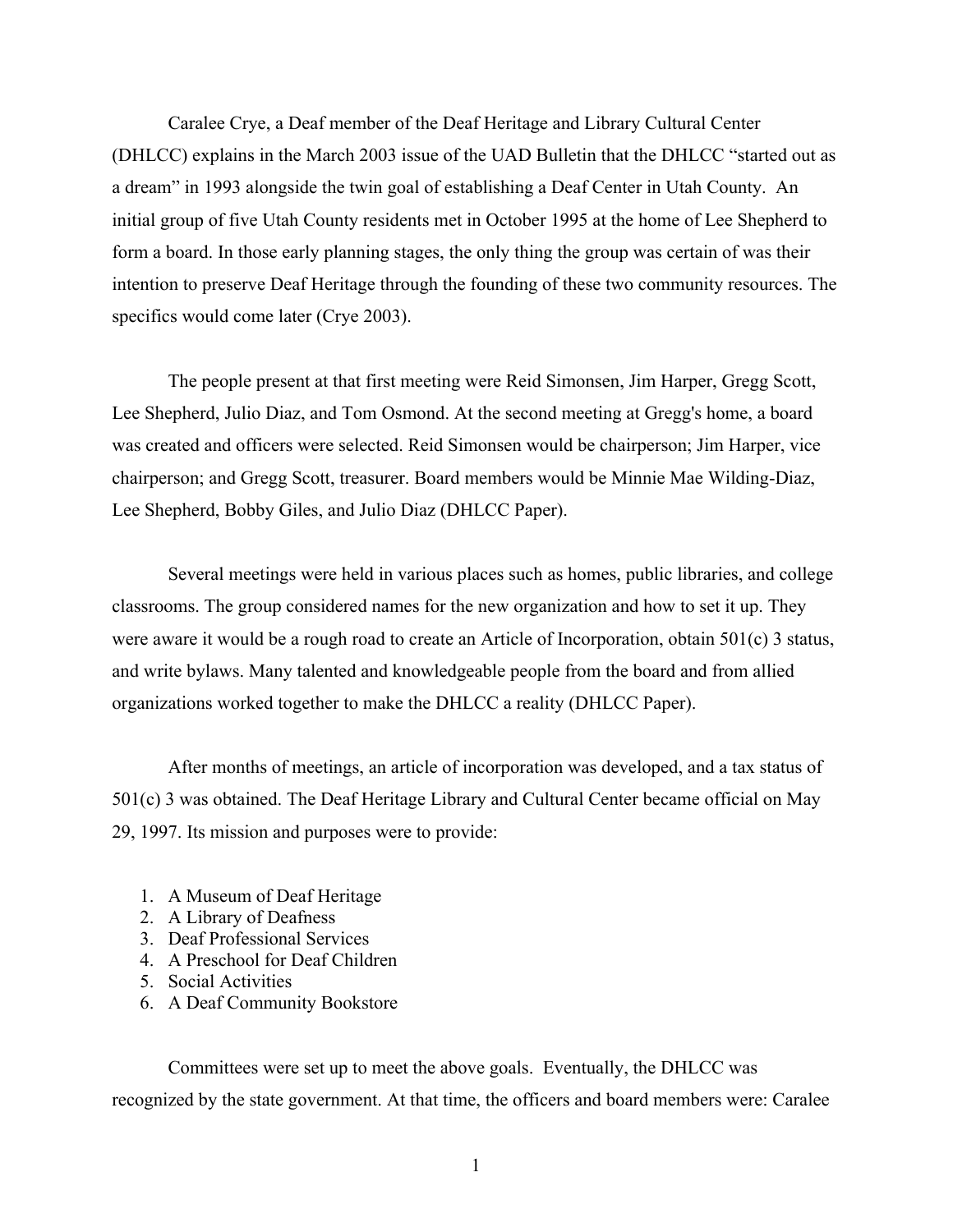Crye, president; Dale Link, vice president; Jill Laing, secretary; Chris Wakeland, correspondence secretary; Gregg Scott, treasurer; Bobby Giles, assistant treasurer; and members-at-large Jim Harper, Nanette Hix, Lee Shepherd, Herb Royce and Patty Kitchen. Committees were set up for each plan, plus two more for fundraising and media services. Heads of the committees were: Chris Wakeland, Library; Jim Harper, Kristi Mortensen and Virginia Powers, Museum; Jill Laing and Kelli Illi, Preschool; Caralee Crye, Services; Gregg Scott, Bookstore; Nanette Hix and Patty Kitchen, Activities; Chris Wakeland and Brad Houck, Fundraising; and Doug Stringham, Media Services (DHLCC Paper).

Since its inception, the DHLCC accomplished the following:

- 1. Sent DHLCC representatives to UCCD leadership seminars.
- 2. Participated in Deaf Festival 1997 in SLC and UCCD bazaars.
- 3. Helped lobby in 1996/1997 for the old Brigham Young Academy not to be condemned but renovated into a new library.
- 4. Staged several successful yard sales to raise funds.
- 5. Made a strong alliance with the Utah Association for the Deaf (UAD) and the Deaf and Hard of Hearing Advocacy Agency (DHAA).
- 6. Rented a building for one year (1999) in American Fork with a loan from UAD and funds from their fundraising efforts.
- 7. Helped set up an email chat group, Deaf Users, in 1997.
- 8. Set up several workshops and activities (some jointly with DHAA) in their American Fork building.
- 9. Partnered with DHAA to bring open-captioned movies into Utah County theaters April 1999. The first open-captioned movie shown was "October Sky."
- 10. Gathered some Deaf-related books and artifacts (Crye 2003).

In the years after the establishment of DHLCC, progress toward their goals was steady. Eventually, however, there were changes in the makeup of the board and committees due to death, illness, and life challenges. Time commitment was another issue because many members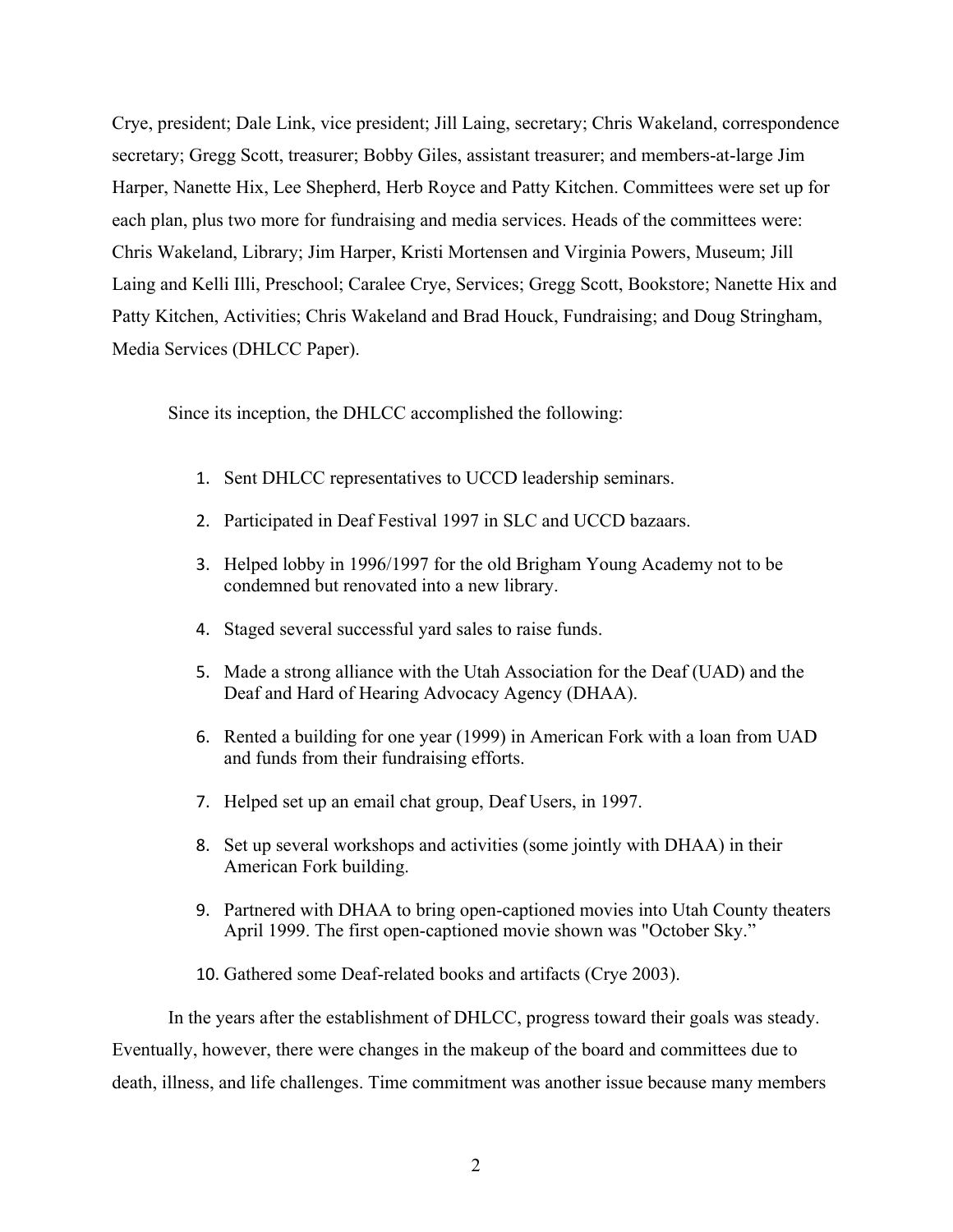were also involved with other organizations or had personal issues to resolve. Priorities changed and resignations were submitted for various reasons. Unfortunately, the resignations came faster than replacements could be made. Morale dropped dramatically with the loss of two beloved board members, Dale Link and Herb Royce who passed away (Crye 2003; DHLCC Paper).

Eventually, the DHLCC could not continue without a functioning board and committed members. No meetings were held during 2002, and the DHLCC officially dissolved. The bank accounts were closed and the remaining balance turned over to Utah Association for the Deaf. Since that time, the UAD has been committed to respecting the wishes of the DHLCC to honor the memory and contributions of Dale Link and Herb Royce (Crye 2003; DHLCC Paper).